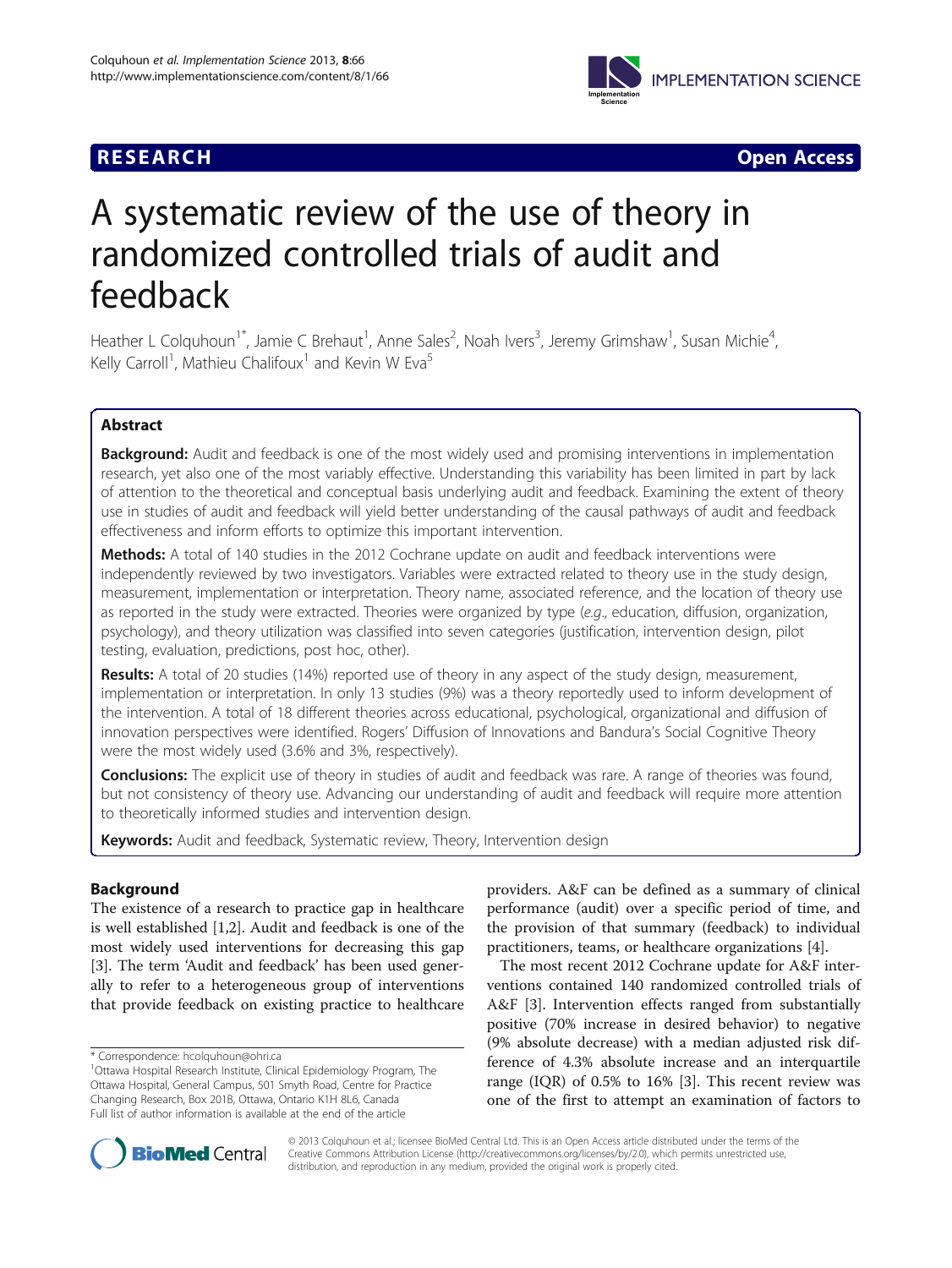explain the wide variation in A&F effectiveness. A metaregression analysis found five A&F characteristics associated with effectiveness: source is a supervisor or colleague, is delivered more than once, is verbal and written, aims to decrease undesirable behavior as opposed to increase desirable behavior, and includes explicit targets and action plans. The authors, however, advise cautious interpretation of these conclusions due to the lack of direct comparisons and the lack of specificity in defining these characteristics. Ivers and colleagues conclude that unless we approach the study and reporting of A&F differently, we are unlikely to learn more from future Cochrane updates [[3\]](#page-6-0).

Our poor understanding of the variability in A&F may result from at least two important and related issues. First, A&F in the context of health provider behavior change is a heterogeneous group of activities resulting in complex interventions that are meant to function via multiple causal pathways. Second, we have a limited understanding of the theoretical mechanisms underlying any of these resulting causal pathways. A useful approach for defining and clarifying these potential mechanisms is the explicit use of theory. By providing summaries and predictions of causal pathways, the use of theory can help us understand these mechanisms and design more efficacious interventions [\[5](#page-6-0),[6\]](#page-6-0). Although the imperative for theory use in intervention development can be contested [[7,8](#page-6-0)], there is considerable support for theory-based approaches [\[5](#page-6-0),[9-11](#page-6-0)]. However, several reviews have highlighted the current limited use of theory to guide implementation studies [[3,12](#page-6-0)]. Theory-based syntheses of A&F interventions have been attempted in an effort to determine the relation between use of a specific theory and intervention effectiveness. To date, such efforts have been limited by insufficient reporting and use of theory [\[6](#page-6-0)]. To overcome this limitation and as a first step to understanding current practices for making explicit the causal mechanisms for A&F, we sought to explore more broadly which theories are being used in reporting A&F intervention studies.

We argue that the use of theory in study design, measurement, implementation or interpretation, as well as for intervention development, will lead to an improved understanding of the causal mechanisms by which interventions work, an improved framework to permit tailoring of interventions, and a better understanding of why some interventions fail while apparently similar approaches succeed [[1,5](#page-6-0)]. Examining theory use for A&F studies is particularly important given its widespread use in implementation and the considerable variability in effects. This study aimed to determine the extent to which theory was explicitly reported in studies of A&F, the types of theories used, and the purpose to which the theory was put.

## Methods

We investigated the use of theory reported in randomized controlled trials of A&F. The dataset used for this review were all 140 randomized controlled trials included in the most recent Cochrane update of the effectiveness of audit and feedback [[3\]](#page-6-0). For a full description of the Cochrane review methods, please see Ivers *et al.*, 2012 [[3\]](#page-6-0). Briefly, the search included the following databases from 1982 to 2011: Cochrane Central Register of Controlled Trials, MEDLINE, EMBASE, and CINAHL. The Science Citation Index and Social Sciences Citation Index were searched to identify studies citing studies included in the review. Randomized controlled trials that examined either health professional practice or patient outcomes were included. The trials had to consist of a summary of clinical performance over a specified period of time objectively measure health professional practice or patient outcomes, and A&F had to be considered a core aspect of the intervention for at least one intervention arm if a multifaceted intervention was used.

The variables collected for this review were as follows: the year the study was published, the name of theory as reported in the paper, the cited reference provided for the theory, the locations in the paper where the theory was introduced and subsequently discussed, and a classification of theory utilization using a seven-category rating scale developed based on expert opinion specifically for this study. In order to facilitate consistency, the original data extraction sheet and guide for all variables was piloted on five studies in the sample, resulting in refinements to various variable definitions. A second pilot of the revised form and guide was completed on 10 additional papers, resulting in a final form and guide. Extraction was shared among three individuals (HC, KC, MC) with two reviewers extracting for each study and one reviewer remaining consistent for all studies (HC). Each reviewer extracted separately, and disagreements were resolved through consensus.

In order to be classified as having used a theory, three conditions had to be met. First, the study had to state a theory by name, provide a reference for the named theory, and the theory had to adhere to our definition of a theory: 'A set of concepts and/or statements with specification of how phenomena relate to each other. Theory provides an organizing description of a system that accounts for what is known, and explains and predicts phenomena' [\[13\]](#page-6-0). Second, a theory reference had to pertain to the development of the theory, not a reference for an empirical study that had referenced or used the theory. Third, in order to be consistent with our definition of a theory, the theory had to include a set of concepts that described, explained and predicted phenomena including the relationships between the concepts. If, for example, an article stated that 'learning theory' was utilized in the study but did not name a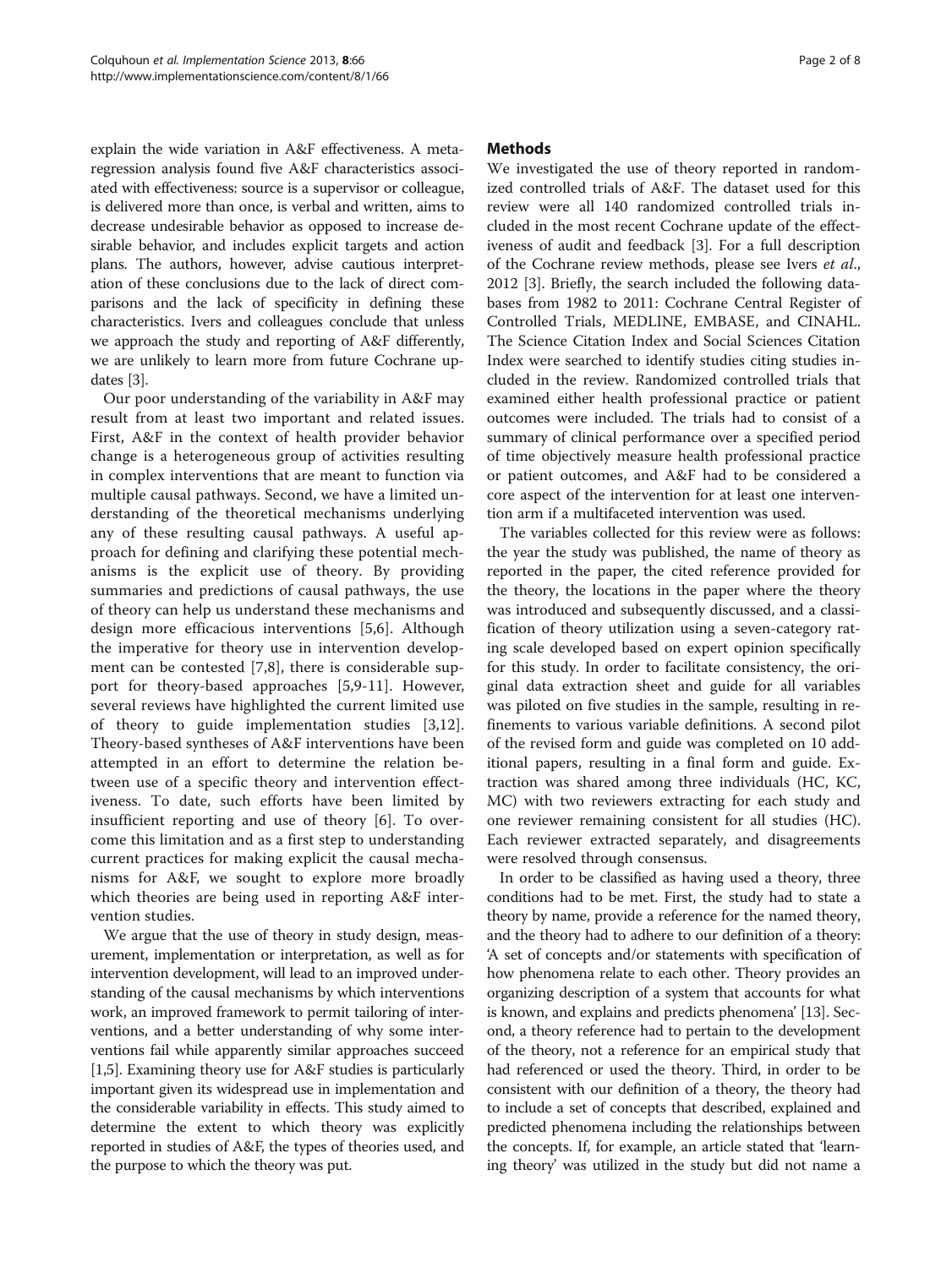specific theory or did not provide a theory reference, it was not counted as having utilized theory. If we were uncertain as to a named theory, we completed a search of the theory and used our definition of theory to guide our decisions about whether an actual theory had been used. The specific reference cited at the time the theory was first mentioned was used as the reference. To avoid underestimating theory use, where these three conditions were not met, we (HC, JB, KC) made a consensus decision as to whether a theory had actually been utilized or not.

Each theory used was placed in a descriptor category. The categories were determined by the prevailing description of the theory in the literature; *i.e.*, Rogers' Diffusion of Innovations is considered a diffusion theory. The categories were discussed by HC, JB, and KC to ensure consensus and were kept broad (i.e., 'Psychology') to avoid challenges in attempting to sub-categorize. The aim was to provide a general categorical summary.

Each study that utilized a theory was then placed into a category based on how the theory was used. This was achieved by reviewing how the study reported the use of the theory and considering each of the seven categories separately to determine which category/categories described the way in which the theory was used. These seven categories were derived by members of the study team (JB, KE). The categories and their descriptions were as follows: Justification: theory is discussed in the background/literature review/objectives section and is used to support study design/purpose; Intervention Design: the theory informed the intervention, either conceptually or by specifically influencing the design of the intervention; Pilot testing: theory was utilized within the study to guide pilot testing of the intervention; Evaluation: the theory or constructs outlined in the theory were used to guide outcomes measurement or develop the evaluation strategy; Predictions: at least one stated purpose of the study was to test the influence of a variable predicted to be relevant based on a given theory; Post hoc: theory was discussed in the discussion section for the purposes of supporting or explaining the results of the study; Other. The use of theory or constructs could be placed into any number of the categories that applied.

Inter-rater reliability was calculated for pre-consensus category assignment using the Kappa statistic to determine consistency across reviewers [[14](#page-6-0)].

## Results

Table [1](#page-3-0) provides a detailed list of all the theories identified along with their prevalence. Additional file [1](#page-5-0): Table S1 outlines each individual study that used theory. Our systematic review found that 20 (14% of) studies explicitly reported using theory to some degree. A total of 18 different theories were present in the 20 studies that used theory. The maximum number of theories cited within a

single study was three  $(n = 4)$ ; one study cited two theories, but most studies used only one theory  $(n = 15)$ . The types of theories used fell into four broad fields of education, psychology, organization, or diffusion of innovation. The two most commonly used theories were Rogers' Diffusion of Innovations  $[15]$  $[15]$  $[15]$  (n = 5) and Bandura's Social Cognitive Theory [\[16\]](#page-6-0)  $(n = 4)$ ; these were specifically used to justify aspects of the intervention in most cases  $(n = 3,$  $n = 4$  respectively).

All studies identified as having utilized theory met all three conditions for having used a theory with four exceptions [\[38](#page-6-0)-[41\]](#page-6-0). One study named the theory used as The Theoretical Framework of Behavioral Psychology, but referenced Bandura's Social Cognitive theory and used Social Cognitive Theory constructs in the study [[38\]](#page-6-0). A second study named and utilized the Theory of Planned Behavior, but failed to provide an associated reference [[39](#page-6-0)]. The two remaining studies stated that Social Cognitive Models were used [[40,41](#page-6-0)], but did not state specifically which one and failed to provide a reference in one case [[41](#page-6-0)]. In all four cases, the studies were classified as having used theory. These inclusion decisions were made based on consensus by HC, JB, and KC under the rationale that although they did not meet all three conditions, the study methods were clearly informed by the theories.

Table [2](#page-3-0) provides a summary of the nine categories of theory use. All categories of theory use were represented, with the exception of 'pilot testing' and 'other.' The interrater reliability for the reviewers' pre-consensus category assignment was calculated as Kappa =  $0.93$  (p<0.0001), 95% CI (0.88-0.98). A total of 6 of the 20 studies reporting use of theory used theory as a justification for the study [[38,42](#page-6-0)-[46](#page-6-0)], with one of these six studies only using theory as a justification for the study  $(i.e.,$  in the introduction section) [[45](#page-6-0)], never re-visiting the theory again. Eleven of the studies used theory as a post hoc discussion to provide support for the effect observed or to hypothesize why an effect was not observed; in 5 of these 11 studies [[40,47-50](#page-6-0)], theory was presented only in a post hoc manner, with the theory being introduced for the first time in the discussion. Only two studies [\[51,](#page-6-0)[52](#page-7-0)] used theoretical constructs to develop the evaluation and only one study [\[46\]](#page-6-0) used theory throughout at least five categories of use (justification of the study, conceptualization and development of the intervention, making predictions, and discussion of results using theory post hoc).

Those studies that used theory ranged in publication year from 1982 to 2010 with no obvious trend towards greater use within any given year or years during that time.

Of the 13 studies (9%)[\[38,39,42](#page-6-0)-[44,46,49](#page-6-0),[51](#page-6-0)[-56\]](#page-7-0) that clearly used theory to develop the A&F intervention, 12 offered specific indications of how that was done. The thirteenth study [\[44](#page-6-0)] only indicated that the theory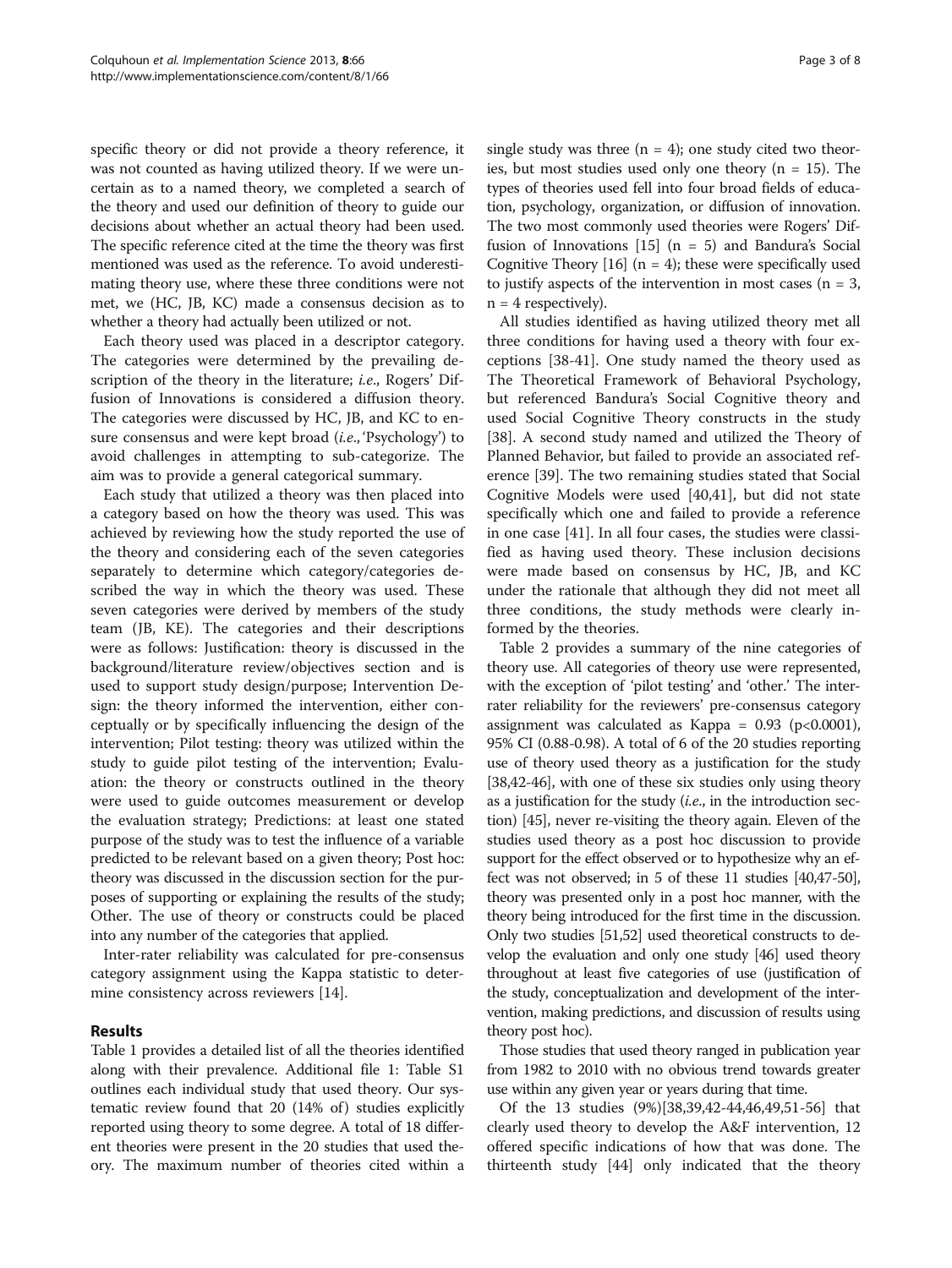#### <span id="page-3-0"></span>Table 1 Theory names, theory authors, category, and degree of utilization

| Category                                                     | Theory name                                       | <b>Number</b>     | Number of times used                |
|--------------------------------------------------------------|---------------------------------------------------|-------------------|-------------------------------------|
| Theory author(s) and year                                    |                                                   | of times<br>used* | as part of intervention<br>design** |
| <b>Education</b>                                             |                                                   |                   |                                     |
| Knowles, 1984[17], 1990[18]                                  | Adult Learning Theory                             | $\overline{2}$    | 1                                   |
| Coles & Holm, 1993[19]                                       | Theory of Medical Education                       | 1                 | 1                                   |
| <b>Diffusion</b>                                             |                                                   |                   |                                     |
| Rogers, 1983(3)[20], 1995(2)[15]                             | Diffusion of Innovations                          | 5                 | 3                                   |
| Penland, 1997[21]                                            | Technology Diffusion Theory                       | 1                 | $\circ$                             |
| Organization                                                 |                                                   |                   |                                     |
| Greenhalgh, Robert, Macfarlane, Bate, & Kyriakidou, 2004[22] | Diffusion of Innovations in Service Organizations |                   | $\circ$                             |
| Lawler, 1976[23]                                             | Lawler's Organization Theory                      |                   | 1                                   |
| Levitt, 1965[24]                                             | Organization Development Theory                   | 1                 | $\mathbf{1}$                        |
| Kirkpatrick, 1967[25]                                        | Kirkpatrick's Hierarchy of Levels of Evaluation   |                   | 0                                   |
| Psychology                                                   |                                                   |                   |                                     |
| Bandura, 1969[26], 1986(2)[16], 1997[27]                     | Social Cognitive Theory                           | $\overline{4}$    | 4                                   |
| Prochaska & DiClemente, 1982[28], 1986[29], 1992[30]         | Transtheoretical Model                            | 3                 | $\mathbf{1}$                        |
| Fishbein, 1979[31], Fishbein & Ajzen, 1968[32]               | Theory of Reasoned Action                         | $\overline{2}$    | $\mathbf{1}$                        |
| Azjen, 1991 <sup>b</sup>                                     | Theory of Planned Behavior                        | $\mathbf{1}$      | $\mathbf{1}$                        |
| Conner & Norman, 1996[33]                                    | Social Cognitive Models                           | 1                 | $\mathbf 0$                         |
| Green & Kreeuter, 1991[34]                                   | Precede/Proceed Planning Model                    | $\mathbf{1}$      | 1                                   |
| Reason, 2000[35]                                             | Human Error Theory                                | 1                 | $\mathbf{1}$                        |
| Ullman & Krasner, 1975[36]                                   | Behavioral Psychology Theory                      | $\mathbf{1}$      | $\mathbf{1}$                        |
| Perry, Baranowski, & Parcel, 1990[37]                        | Social Learning Theory                            | 1                 | 1                                   |
| Social cognitive model: undefined <sup>a</sup>               | Social Cognitive Models                           | $\mathbf{1}$      | $\mathbf 0$                         |

<sup>a</sup> Study indicated only that 'social cognitive models' were used but did not specify a reference. b Study used The Theory of Planned Behavior but did not provide a reference for the theory.

\*These 29 uses of theory were located in 20 papers (14% of the 140 reviewed).

\*\*These 18 uses of theory for intervention design were located in 13 papers (9% of the 140 reviewed).

contributed to the intervention without explicit mention of the specific ways in which it did so. Similar to the overall use of theory, the two most commonly used theories for intervention development were Bandura's Social Cognitive Theory ( $n = 4$ ), and Rogers' Diffusion of Innovations ( $n = 3$ ). Of particular interest is that seven of the papers that utilized theory for intervention development discussed the theory in the introduction only, not in the study methods.

While there was range in the degree of detail provided as to how the theory informed the intervention, a few examples show varying approaches to this task. Sommers and colleagues [[46](#page-6-0)] described an Organizational Development Theory that suggests provider participation in setting norms as an approach to increasing behavior change. Their intervention was one of the few that was specifically designed to incorporate and test this theory by having an experimental group that participated in developing their own performance norms. In another study, an Adult Learning Theory that encourages interactive features as an approach to facilitate provider behavior change was used to create an A&F intervention that encouraged the active

#### Table 2 Category of theory use summary

| Category            | Count |
|---------------------|-------|
| Justification       | 6     |
| Intervention Design | $13*$ |
| Pilot testing       | 0     |
| Evaluation          | 2     |
| Predictions         | 10    |
| Post hoc            | 11    |
| Other               | Ω     |

Note: Categorization in multiple categories is possible.

Justification: Theory is discussed in the background/literature review/ objectives section and is used to support study design/purpose. Intervention Design: Theory informed the intervention, either conceptually or by specifically influencing the design of the intervention. Pilot Testing: Theory was utilized to guide pilot testing of the intervention. Evaluation: Theory or constructs outlined in the theory were used to guide outcomes measurement or develop the evaluation strategy. Predictions: At least one stated purpose of the study is to test the influence of a variable predicted to be relevant based on a given theory. Post hoc: Theory is discussed in the discussion section for the purposes of supporting or explaining the results of the study. \*In 1 of the 13 studies that fell into this category, a specific indication of how the theory was used to design the intervention was not offered.  $N = 20$  studies.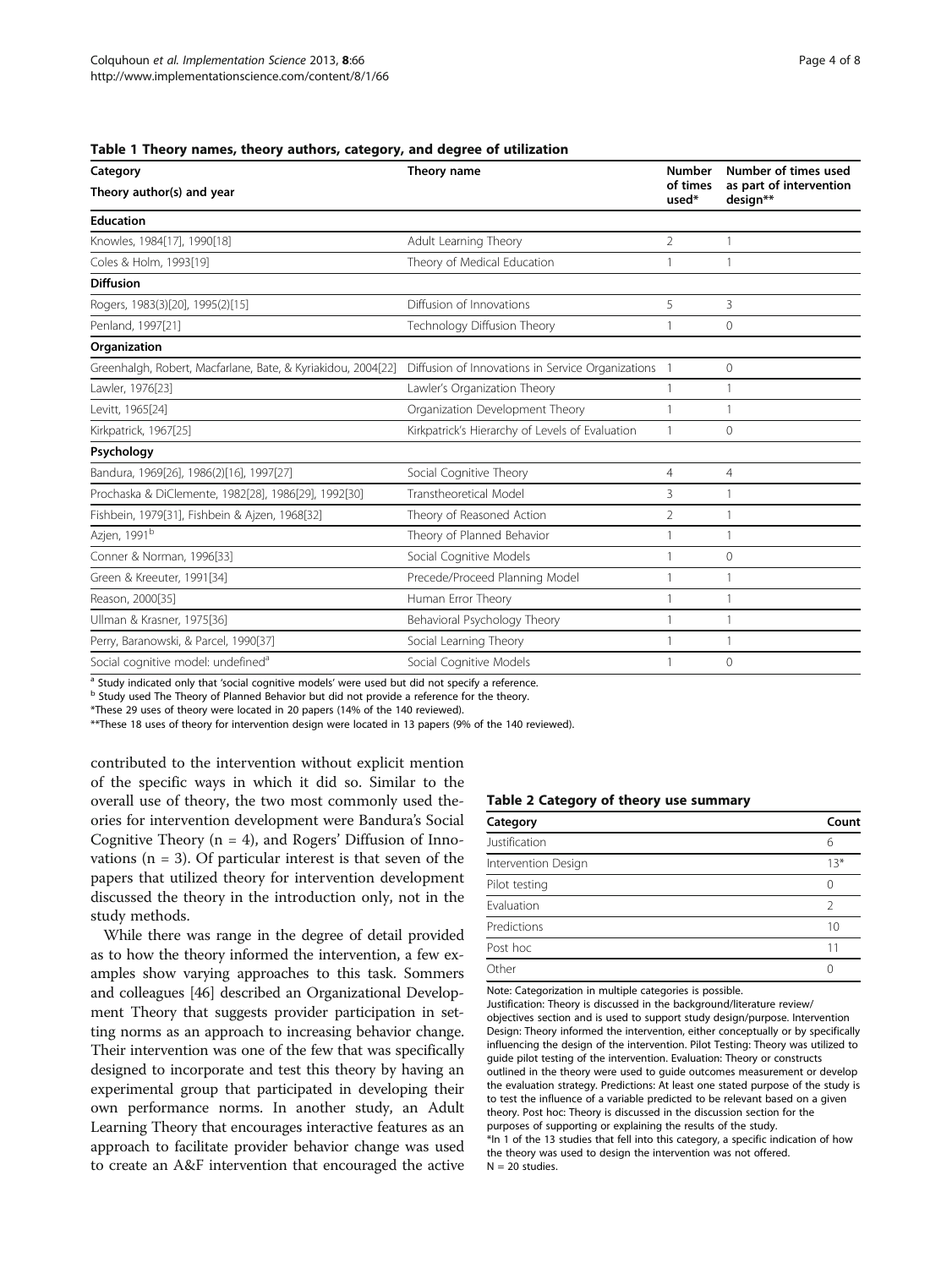participation of providers receiving the feedback [\[54\]](#page-7-0). de Almeida Neto and colleagues[[52](#page-7-0)] borrowed principles from Bandura's Social Cognitive Theory to develop an A&F intervention that provided immediate feedback to maximize generalization and refine skills, and positive attainment and corrective information to increase confidence and help maintain commitment to the program.

## **Discussion**

Our aim was to establish the extent, type and purpose to which theories have been explicitly used in the literature on one of the most widely used interventions in implementation science: A&F. All 140 studies that were included in the most recent Cochrane review on the effectiveness of A&F were reviewed and represent comprehensive, high quality data with which to examine this issue. Our results indicate that theory is rarely reported in this literature. Our systematic review found that 20 (14% of ) studies explicitly reported using theory to some degree, and of these, 13 (9%) explicitly used a theory to inform development of the intervention. Our criteria for determining theory use were not overly stringent in that we erred on the side of inclusion, with four studies not meeting all of our criteria for theory use still being included.

By comparison, Davies, Walker and Grimshaw reviewed studies of guideline dissemination and implementation strategies from 1966 to 1998 and found a 6% rate (14 out of 235) of 'explicit' theory use [[12](#page-6-0)]. It is difficult to ascertain whether the higher rate of theory use found in our review (6% versus 14%) represents a true difference, differences across intervention type (guidelines versus A&F) or an increase in theory use since 1998. Durand completed a similar investigation on the use of theory for interventions using patient decision aids and also showed relatively poor theory penetrance [[57](#page-7-0)]. This is despite Medical Research Council (MRC) guidelines recommending theory use for complex intervention design [\[58,59](#page-7-0)], and an increased prevalence of discourse on the imperative for theory in implementation studies [\[7,](#page-6-0)[60](#page-7-0)].

Some authors have investigated theory use in A&F studies by isolating the investigation to one theory, attempting to determine if they could match intervention components to specific theoretical constructs deemed relevant in order to ascertain factors that might contribute to effectiveness. Using Kluger and DeNisi's Feedback Intervention Theory [[61](#page-7-0)] and Control Theory [[62](#page-7-0)], Hysong [[63](#page-7-0)] and Gardner [[6\]](#page-6-0) were able to establish a robust method for their investigations but found that in many cases, interventions were either not theoretically designed or described in enough detail to permit a clear analysis. Of note is that the 2 theories of interest in these theory-based investigations of A&F were not found among the 18 different theories in this review. This is a point made more compelling in that Kluger and DeNisi's Feedback Intervention Theory [\[61\]](#page-7-0) is a theory specific to A&F interventions. In addition, of the 20 studies using theory, 18 different theories were employed. Clearly, no consensus exists among empirical researchers on how to approach A&F from a theoretical perspective.

It is not clear that the theories reported as being used in these studies are the most appropriate for designing A&F interventions. While Rogers' Diffusion of Innovation theory addresses multiple aspects of diffusion, it is relatively silent on the topic of a specific intervention like audit and feedback. Similarly, while Bandura's Social Cognitive Theory is relevant to many aspects of behavior change and suggests some mechanisms by which feedback works generally, it does not have much specific and direct applicability to audit or to explaining A&F effectiveness in the context of complex health provider behavior change. As a result, it seems that relatively few uses of theory reported in the studies we reviewed were highly suited to the specific intervention being designed and deployed. Theory use was varied across and within each field. Certainly, some relevant theories across the four fields were used but with only single studies using these theories, it is difficult to make useful generalizations about these specific theories for designing A&F interventions.

A range of theory use was found across our nine categories with the greatest use being for intervention development ( $n = 13$ ), prediction ( $n = 10$ ), and post hoc explanation ( $n = 11$ ). While no theories were used to guide field testing, there was also no use of the 'other' category, implying that our seven categories were comprehensive. In the event that theory utilization increases, this might not continue to be the case, and more nuanced categorization could be required [\[64\]](#page-7-0). Only one study was placed in the intervention design category without offering a specific indication of how theory was used to inform design, implying that if a theory was utilized to develop the intervention, it was typically described with reasonable detail.

A more thorough discussion about the optimal or best practices for employing theory in KT interventions is warranted. Of the 13 studies that used theory to design the intervention, only 5 discussed the study results in the discussion in relation to the theory utilized. This could mean that these were not studies specifically designed to test the theory recommendations. Five studies used theory as a justification for the study design or purpose in the introduction but did not return to discuss the theory past these initial sections, indicating minimal interest in reflecting on study results in relation to the theory. While best approaches to theory use are unknown, utilizing theory to design interventions is likely advantageous [[64](#page-7-0)], and utilizing theory only as a post hoc explanation of observed results is less likely to advance a science measurably. Clearly outlined, consistent and systematic approaches for using theory for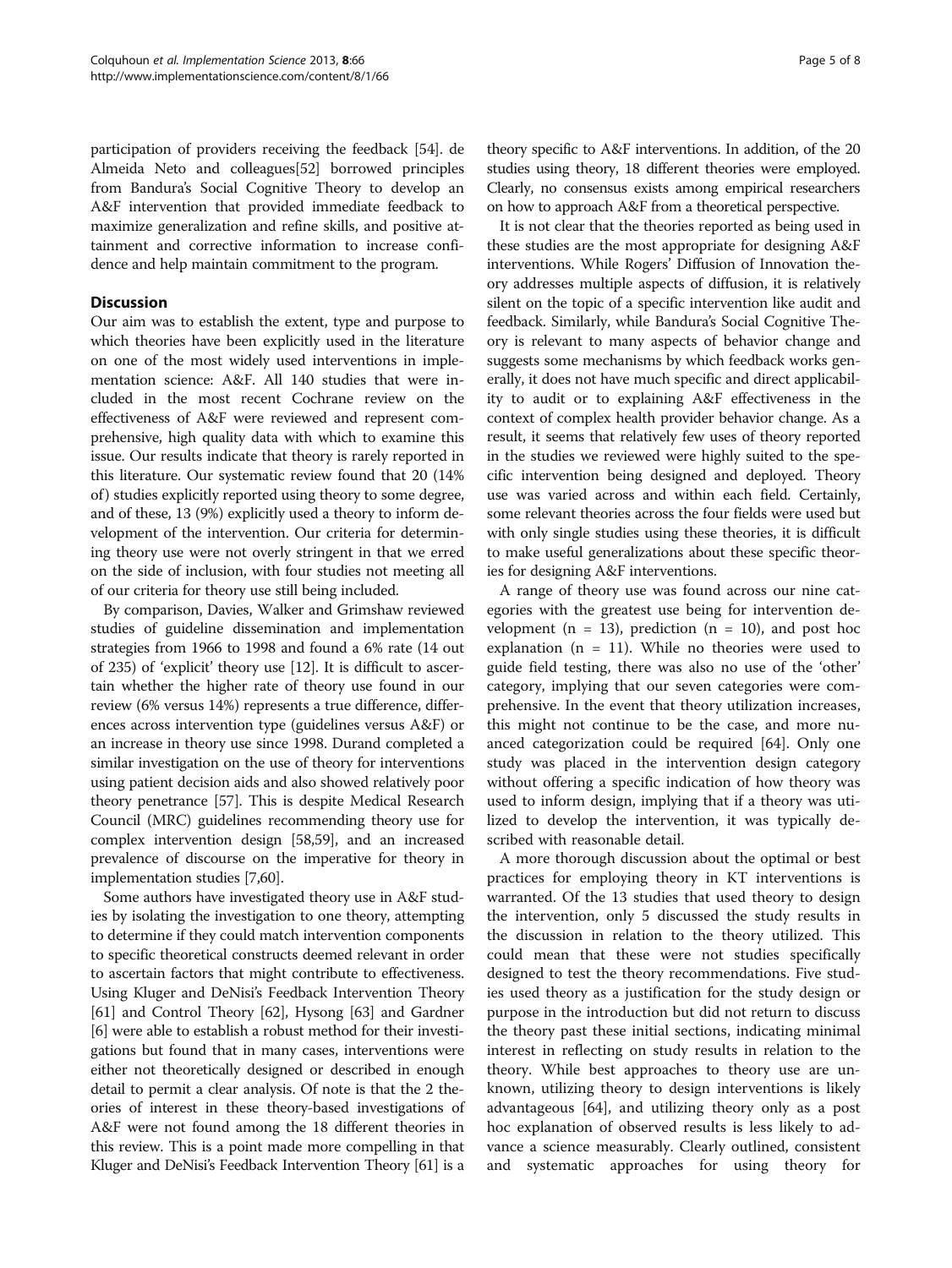<span id="page-5-0"></span>intervention design are limited (see Michie [[65\]](#page-7-0) and Kok [[66\]](#page-7-0) for two exceptions).

As a response to the multitude of theories available to help explain behavior change, and the challenges inherent in choosing specific theories, a broadening of theoretical approaches is occurring in implementation science. Brehaut and Eva have advocated for a 'menu of constructs' approach in which the application of theory becomes a process of choosing relevant individual constructs from any number of theories to inform implementation efforts [[4\]](#page-6-0). Michie and colleagues developed a framework that summarized a set of 33 mutually agreed upon theories that were used to inform a core set of 128 constructs critical for behavior change [\[65](#page-7-0)]. This core set of constructs was further summarized into 14 key domains relevant to behavior change. Many of these 33 theories are included in the list of theories in this review, but not all. As well, there are theories in our review that were not included in the Michie list.

While it is likely that a wide range of theoretical perspectives will be required to increase our understanding of A&F, at present we cannot make specific recommendations as to which theories to use for designing A&F interventions or on how to use them. Certainly, having more theory-designed interventions that are reported clearly would make synthesis from a theoretical perspective more efficient[[3,6\]](#page-6-0) but without a comprehensive approach to understanding the theoretical basis for the effects of A&F, a hit and miss approach to designing A&F interventions will likely prevail [\[11\]](#page-6-0). Although a comprehensive list of potential theories and/or causal mechanisms might be impossible to generate, we believe a prioritized list of those believed to be imperative for understanding A&F would be beneficial. The result of such an approach would facilitate a better understanding of priorities for testing different A&F interventions, how to design effective A&F interventions, and what to report in A&F intervention and design.

Several limitations of this study warrant consideration. Our inclusion criteria limited our focus to randomized controlled trials, and we only utilized what was included in the study report alone. It is possible that study authors did incorporate theory into their study, but did not report it in the article, or only provided limited detail. Reviews of studies that have included contacting study authors to augment data collection report value in doing so, but also indicate that the extra effort may or may not have an effect on review outcomes [\[6](#page-6-0)]. It is also possible that other study designs may have yielded a different level of detail concerning theory utilization and/or intervention development.

The imperative for theory use in intervention design is supported in principle only [\[67](#page-7-0)]; it remains unanswered empirically if using theory for study design or intervention development leads to more rapid and efficient knowledge generation. While too few theory-informed interventions were found in the A&F literature to enable a trustworthy comparison, we support the use of theory in these studies and believe it will provide a means through which to advance implementation science and support synthesis. Certainly, empirical evidence in support of this proposition would be valuable to the field.

## Conclusions

The use of theory in studies of A&F is sparse, particularly for intervention design. No consensus was evident in this review on the types of theories utilized. Advancing our understanding of the theoretical mechanisms in support of A&F and thus optimizing A&F as an intervention will require a closer examination of how theory is utilized in studies of A&F.

## Additional file

[Additional file 1: Table S1.](http://www.biomedcentral.com/content/supplementary/1748-5908-8-66-S1.docx) The use of theories in studies of audit and feedback: Description and stage of theory use. N=20, Red: Theory used for intervention conception or design.

#### Competing interests

Anne Sales is a co-editor-in-chief and Susan Michie is an associate editor for Implementation Science. Neither of these two authors were involved in the editorial process for this paper and decisions regarding this manuscript were made independently by other Implementation Science editors.

#### Authors' contributions

HLC participated in the design of the study, performed data extraction, participated in analysis, and drafted the manuscript. JCB conceived of the study, and participated in coordination. KC performed data extraction and participated in coordination and analysis. MC performed data extraction. KWE conceived of the study. All authors read, provided feedback, and approved the final manuscript.

#### Acknowledgements

This work was funded by a grant from the Canadian Institutes for Health Research (KTE 111–413). Dr Colquhoun holds a CIHR and KT Canada Postdoctoral Fellowship. Dr Brehaut holds a CIHR New Investigator Award in the area of KT. Dr Ivers is supported by fellowship awards from CIHR and from the Department of Family and Community Medicine, University of Toronto. Dr Grimshaw holds a Canada Research Chair in Health Knowledge Transfer and Uptake. Mathieu Chalifoux holds a CIHR Master's Award and a University of Ottawa Excellence Award. The authors would like to express appreciation to the Cochrane team, who completed the Cochrane update on audit and feedback, for allowing us to use the dataset.

#### Author details

<sup>1</sup>Ottawa Hospital Research Institute, Clinical Epidemiology Program, The Ottawa Hospital, General Campus, 501 Smyth Road, Centre for Practice Changing Research, Box 201B, Ottawa, Ontario K1H 8L6, Canada. <sup>2</sup>Division of Nursing Business and Health Systems, Ann Arbor, MI, 48198, US; and VA Ann Arbor Healthcare System, Health Services Research and Development, University of Michigan School of Nursing, Ann Arbor, MI 48105, USA. <sup>3</sup>Women's College Hospital, Department of Family Medicine, Toronto, ON M5S 1B2, Canada. <sup>4</sup> Department of Clinical, Educational and Health Psychology, University College London, London WC1E 6BT, UK. <sup>5</sup>Centre for Health Education Scholarship, Department of Medicine, University of British Columbia, Vancouver, BC V5Z 4E3, Canada.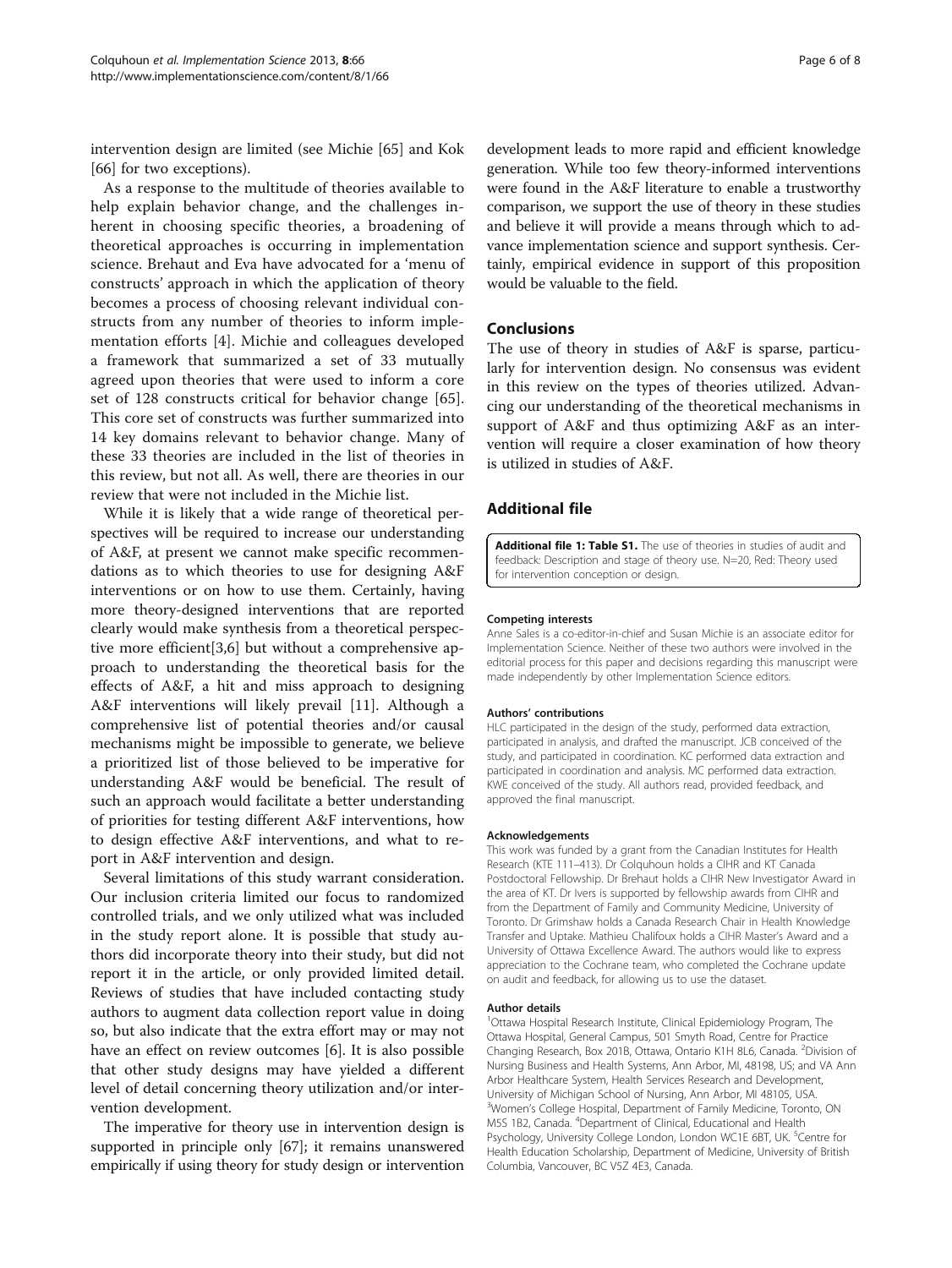<span id="page-6-0"></span>Received: 17 January 2013 Accepted: 4 June 2013 Published: 10 June 2013

#### References

- 1. Grol R: Successes and failures in the implementation of evidence-based guidelines for clinical practice. Medical care 2001, 39:II-46–II-54.
- 2. Grimshaw JM, Shirran L, Thomas R, Mowatt G, Fraser C, Bero L, et al: Changing provider behavior: an overview of systematic reviews of interventions. Medical care 2001, 39:II-2–II-45.
- 3. Ivers N, Jamtvedt G, Flottorp S, Young JM, Odgaard-Jensen J, French SD, O'Brien MA, Johansen M, Grimshaw J, Oxman AD: Audit and feedback: effects on professional practice and healthcare outcomes. Cochrane Database Syst Rev 2012(6):CD000259. 10.1002/14651858.CD000259.pub3.
- Brehaut JC, Eva KW: Building theories of knowledge translation interventions: Use the entire menu of constructs. Implement Sci 2012, 7:114.
- 5. Michie S, Fixsen D, Grimshaw JM, Eccles MP: Specifying and reporting complex behaviour change interventions: the need for a scientific method. Implement Sci 2009, 4:40.
- 6. Gardner B, Whittington C, McAteer J, Eccles MP, Michie S: Using theory to synthesise evidence from behaviour change interventions: the example of audit and feedback. Soc Sci Med 2010, 70:1618–1625.
- 7. Oxman AD, Fretheim A, Flottorp S: The OFF theory of research utilization. J Clin Epidemiol 2005, 58:113.
- 8. Bhattacharyya O, Reeves S, Garfinkel S, Zwarenstein M: Designing theoretically-informed implementation interventions: Fine in theory, but evidence of effectiveness in practice is needed. Implement Sci 2006, 1:5.
- 9. Eccles M, Grimshaw J, Walker A, Johnston M, Pitts N: Changing the behavior of healthcare professionals: the use of theory in promoting the uptake of research findings. J Clin Epidemiol 2005, 58:107-112.
- 10. Estabrooks CA, Thompson DS, Lovely JJE, Hofmeyer A: A guide to knowledge translation theory. J Contin Educ Health Prof 2006, 26:25–36.
- 11. Foy R, Ovretveit J, Shekelle PG, Pronovost PJ, Taylor SL, Dy S, et al: The role of theory in research to develop and evaluate the implementation of patient safety practices. BMJ quality & safety 2011, 20:453-459.
- 12. Davies P, Walker AE, Grimshaw JM: A systematic review of the use of theory in the design of guideline dissemination and implementation strategies and interpretation of the results of rigorous evaluations. Implement Sci 2010, 5:14.
- 13. Hobbs LJ, Hildon Z, Michie S, Campbell R: Behaviour change theories across Psychology, Sociology, Anthropology and Economics. A systematic review. Psychol Health 2011, 26(Supp 2):6–72.
- 14. Landis JR, Koch GG: The measurement of observer agreement for categorical data. Biometrics 1977:159–174.
- 15. Rogers EM: Diffusion of innovations. New York: Free Press; 1995.
- 16. Bandura A: Social foundations of thought and action: A social cognitive theory. New Jersey: Prentice-Hall Inc; 1986.
- 17. Knowles MS: Andragogy In Action: Applying Modern Principles Of Adult Learning (The Jossey-Bass Higher Education Series). ; 1984.
- 18. Knowles M: The Adult Learner: A Neglected Species. Houston, TX: Gulf Publishing; 1990.
- 19. Coles C, Holm HA: Learning in medicine: towards a theory of medical education. Learning in Medicine: Towards a Theory of Medical Education 1993:189–209.
- 20. Rogers E: M.(1983). Diffusion of Innovations. New York: The Free Press; 1983.
- 21. Penland T: A Model to Create Organizational Readiness for the Successful Implementation of Quality Management Systems. Int J Qual Health Care 1997, 9:69–72.
- 22. Greenhalgh T, Robert G, Macfarlane F, Bate P, Kyriakidou O: Diffusion of innovations in service organizations: systematic review and recommendations. Milbank Q 2004, 82:581–629.
- 23. Lawler EE: Control systems in organizations. Handbook of industrial and organizational psychology 1976:1247–1291.
- 24. Levitt HJ: Applied organizational change in industry: Structural, technological, and humanistic approach. Handbook of Organizations 1965:1144–1170.
- 25. Kirkpatrick DL, Kirkpatrick JD: Evaluating Training Programs: The four levels. San Francisco: Berrett-Koehler Publishers Inc; 2006.
- 26. Bandura A: Principles of behavior modification. New York: Holt Rinehart & Winston; 1969.
- 27. Bandura A: Self-efficacy: The exercise of control. New York: WH Freeman; 1997.
- 
- 28. Prochaska JO, DiClemente CC: Transtheoretical therapy: Toward a more integrative model of change. Psychotherapy: Theory, Research & Practice 1982, 19:276.
- 29. Prochaska JO, DiClemente CC: Towards a comprehensive model of change: Stages of change and addictive behaviour. In Treating Addictive Behaviours. 2nd edition. Edited by Miller W, Heather N. New York: Plenum Press; 1998:3–24.
- 30. Prochaska JO, DiClemente CC, Norcross JC: In search of how people change: Applications to addictive behaviors. Am Psychol 1992, 47:1102.
- 31. Fishbein M: A theory of reasoned action: Some applications and implications. Nebr Symp Motiv 1979, 27:65-116.
- 32. Fishbein M, Ajzen I: Belief, attitude, intention, and behaviour: An introduction to theory and research. Reading MA: Addison-Wesley; 1968.
- 33. Conner M, Norman P: The role of social cognition in health behaviours. In Predicting Health Behaviour. Edited by Conner M, Norman P. Buckingham England: Open University Press; 1996.
- 34. Green LW, Kreuter MW: Health promotion planning. Mountain View: Mayfield Publishing Company An Education and Environmental Approach; 1991.
- 35. Reason J: Human error: models and management. Br Med J 2000, 320:768–770.
- 36. Ullmann LP, Krasner L: A psychological approach to abnormal behavior. Gap 12: Behaviour Modification. New Jersey: Prentice-Hall; 1975.
- 37. Perry CL, Baranowski T, Parcel GS: How individuals, environments, and health behavior interact: Social learning theory. In Health Behaviour and Health Education: Theory, Research, and Practice. San Francisco: Jossey-Bass Publishers; 1990.
- 38. Grady KE, Lemkau JP, Lee NR, Caddell C: Enhancing mammography referral in primary care. Prev Med 1997, 26:791–800.
- 39. Foy R, Penney GC, Grimshaw JM, Ramsay CR, Walker AE, MacLennan G, et al: A randomised controlled trial of a tailored multifaceted strategy to promote implementation of a clinical guideline on induced abortion care. BJOG 2004, 111:726–733.
- 40. Kiefe CI, Allison JJ, Williams OD, Person SD, Weaver MT, Weissman NW: Improving quality improvement using achievable benchmarks for physician feedback. J Am Med Assoc 2001, 285:2871–2879.
- 41. Bahrami M, Deery C, Clarkson JE, Pitts NB, Johnston M, Ricketts I, et al: Effectiveness of strategies to disseminate and implement clinical guidelines for the management of impacted and unerupted third molars in primary dental care, a cluster randomised controlled trial. Br Dent J 2004, 197:691–696.
- 42. Lagerlov P, Loeb M, Andrew M, Hjortdahl P: Improving doctors' prescribing behaviour through reflection on guidelines and prescription feedback: a randomised controlled study. Qual Health Care 2000, 9:159–165.
- 43. Mold JW, Aspy CA, Nagykaldi Z: Implementation of evidence-based preventive services delivery processes in primary care: an Oklahoma Physicians Resource/Research Network (OKPRN) study. J Am Board Fam Med 2008, 21:334–344.
- 44. Sinclair C, Frankel M: The effect of quality assurance activities on the quality of mental health services. QRB Qual Rev Bull 1982, 8:7.
- 45. Siriwardena AN, Rashid A, Johnson MRD, Dewey ME: Cluster randomised controlled trial of an educational outreach visit to improve influenza and pneumococcal immunisation rates in primary care. Br J Gen Pract 2002, 52:735.
- 46. Sommers LS, Sholtz R, Shepherd RM, Starkweather DB: Physician involvement in quality assurance. Medical care 1984:1115–1138.
- 47. Cheater FM, Baker R, Reddish S, Spiers N, Wailoo A, Gillies C, et al: Cluster randomized controlled trial of the effectiveness of audit and feedback and educational outreach on improving nursing practice and patient outcomes. Medical care 2006:542–551.
- 48. Foster J, Hoskins G, Smith B, Lee A, Price D, Pinnock H: Practice development plans to improve the primary care management of acute asthma: randomised controlled trial. BMC Fam Pract 2007, 8:23.
- 49. Hayes R, Bratzler D, Armour B, Moore L, Murray C, Stevens BR, et al: Comparison of an enhanced versus a written feedback model on the management of Medicare inpatients with venous thrombosis. Jt Comm J Qual Patient Saf 2001, 27:155–168.
- 50. Tierney WM, Hui SL, McDonald CJ: Delayed feedback of physician performance versus immediate reminders to perform preventive care: effects on physician compliance. Medical care 1986, 24:659–666.
- 51. Avery A, Rodgers S: The PINCER trial ('A cluster randomised trial to determine the effectiveness, costs/benefits and acceptability of a pharmacist-led, IT-based